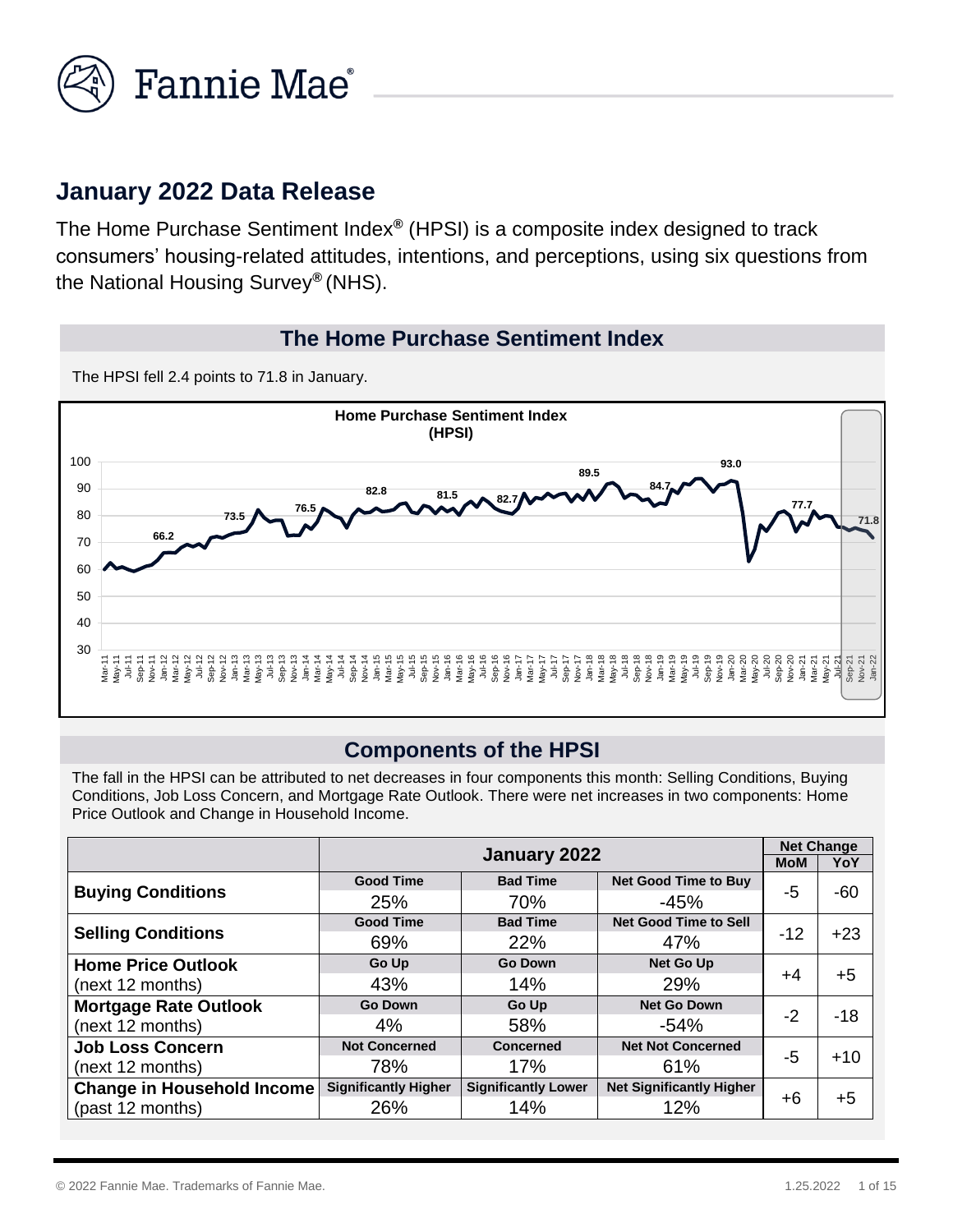

## **Components of the HPSI –** Good/Bad Time to Buy and Sell a Home



In January, the net share of consumers who say it is a good time to buy decreased by 5 percentage points to -45%.

The net percentage of those who say it is a good time to sell decreased by 12 percentage points.

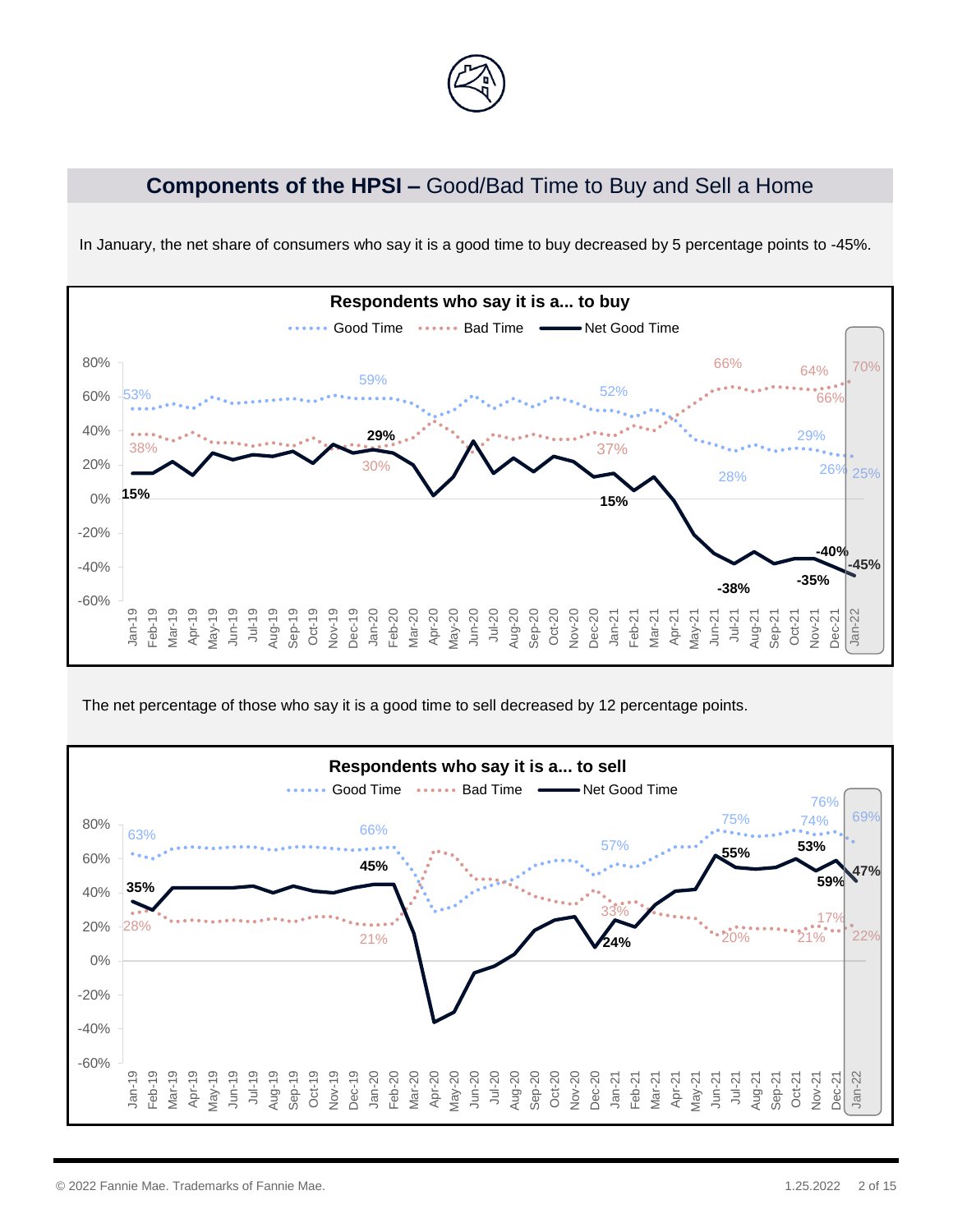### **Components of the HPSI –** Home Price and Mortgage Rate Expectations

The net share of consumers who say home prices will go up increased by 4 percentage points, continuing the trend seen in recent months.



This month, the net share of those who say mortgage rates will go down over the next 12 months decreased 2 percentage points to -54%.

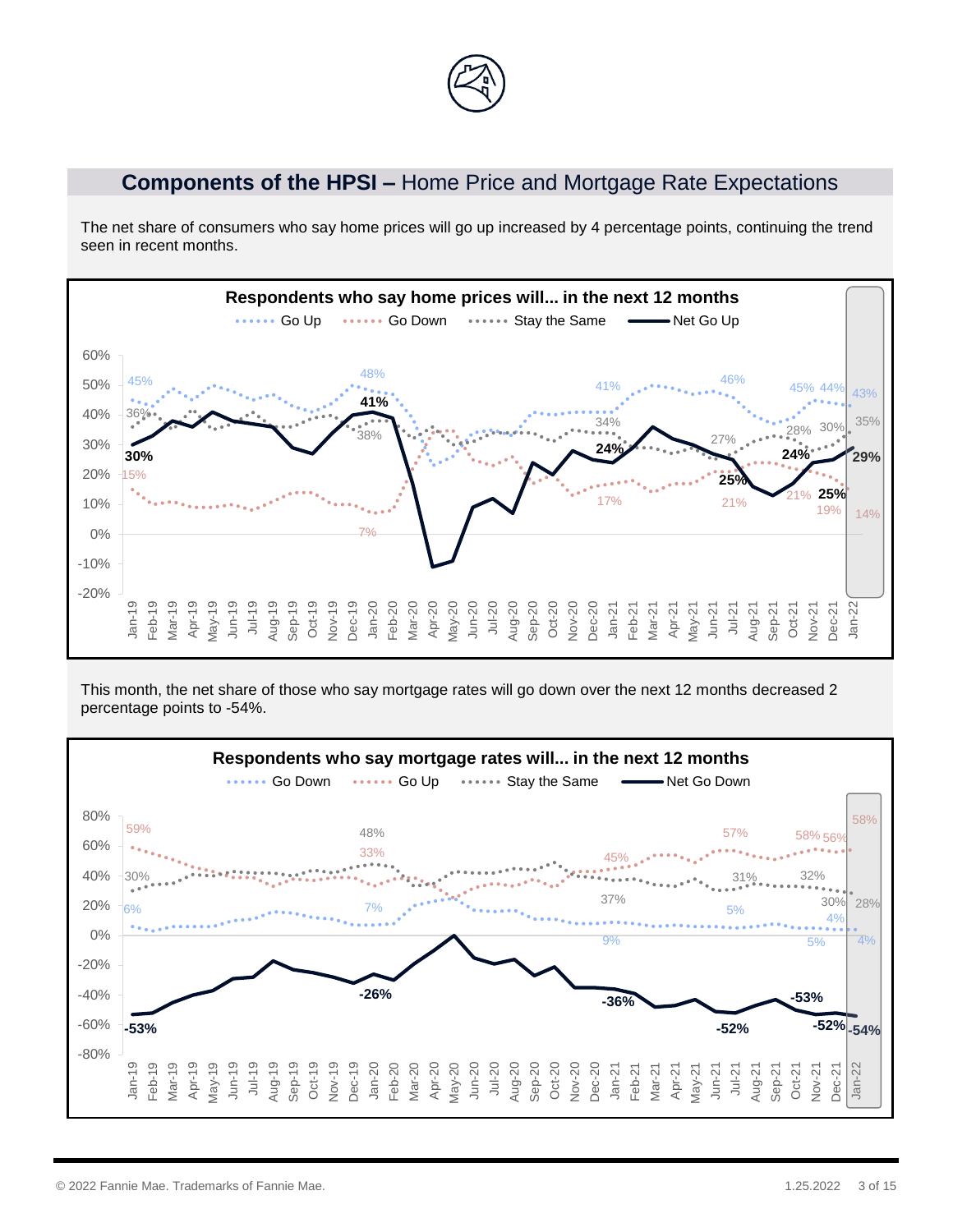

#### **Components of the HPSI –** Job Concerns and Household Incomes

In January, the net share of employed consumers who say they are not concerned about losing their job fell 5 percentage points to 61%.



The net share of those who say their household income is significantly higher than it was 12 months ago increased 6 percentage points to 12%.

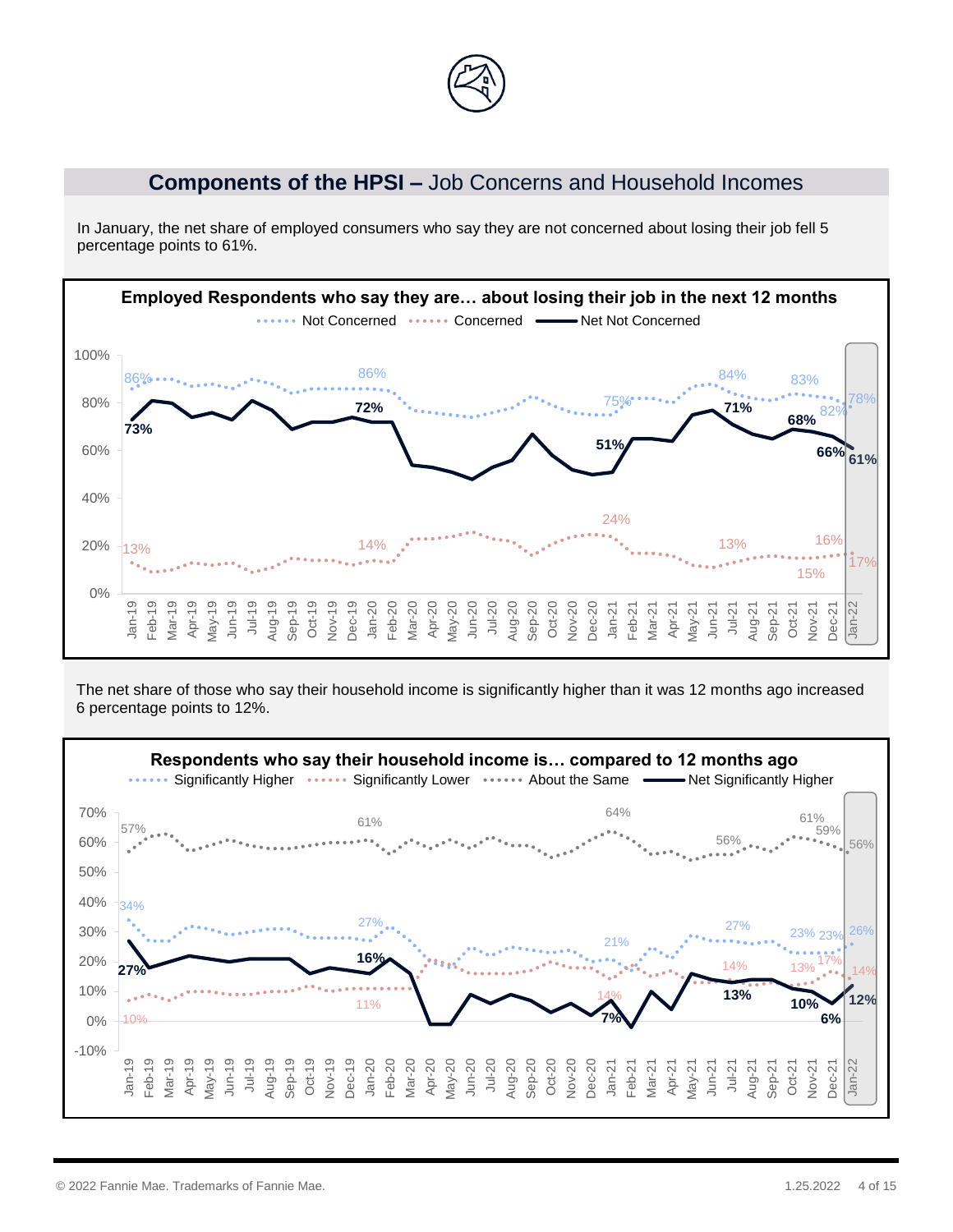

#### **Additional National Housing Survey Key Indicators**

On average, consumers expect rental prices to increase 7.4% over the next 12 months, a 0.5 percentage point increase from last month. They expect home prices to increase 3.2% over the next 12 months, a 0.3 percentage point increase from last month.



The share of consumers who expect home rental prices to go up remained at 68% while the share who expect home rental prices to go down decreased 1 percentage point to 3%.

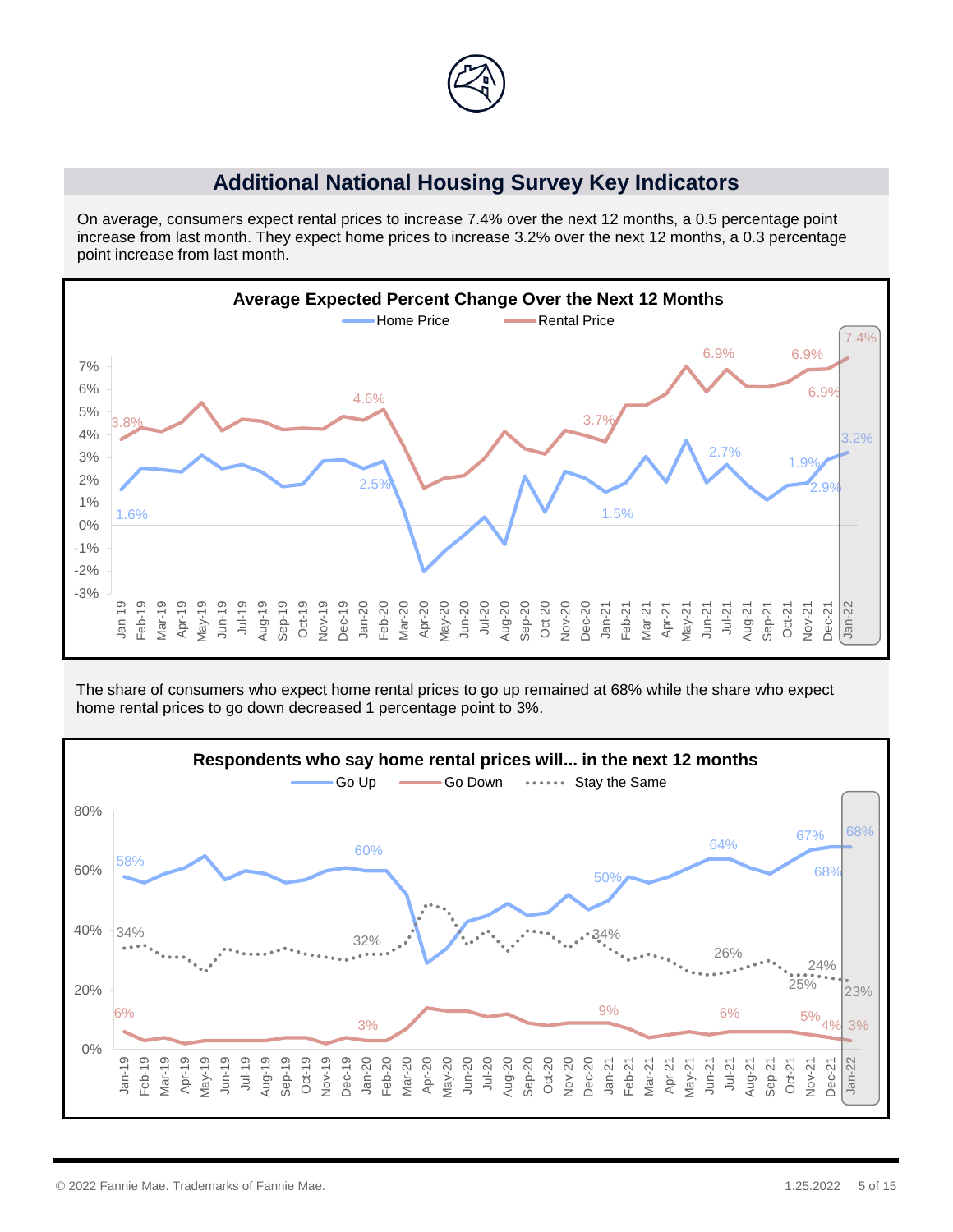

#### **Additional National Housing Survey Key Indicators**

The share of consumers who say they would buy a home if they were going to move remained at 66%. The share who say they would rent fell 1 percentage point to 28%.



The share of consumers who say getting a mortgage would be easy decreased 5 percentage points to 54%, while the share of those who say it would be difficult increased 3 percentage points to 40%.

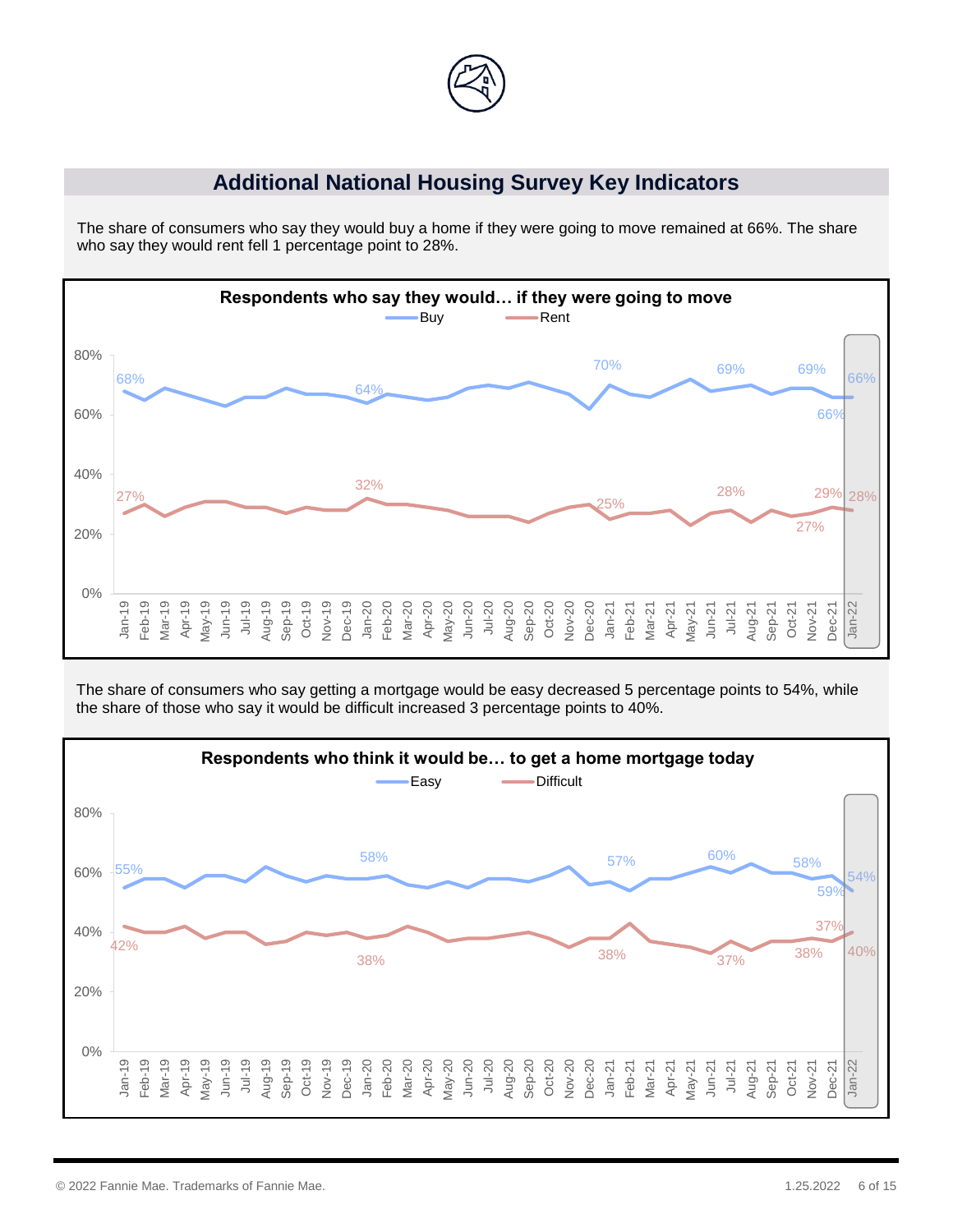

### **Additional National Housing Survey Key Indicators**

The share of consumers who expect their personal financial situation to get better fell to 38%, the share who expect it to stay the same rose 7 percentage points to 41%, and the share who expect it to get worse decreased 2 percentage points to 20%.



The share of consumers in Januarywho say the economy is on the wrong track rose 1 percentage point to 66%. The share who say it is on the right track fell 2 percentage points to 24%.

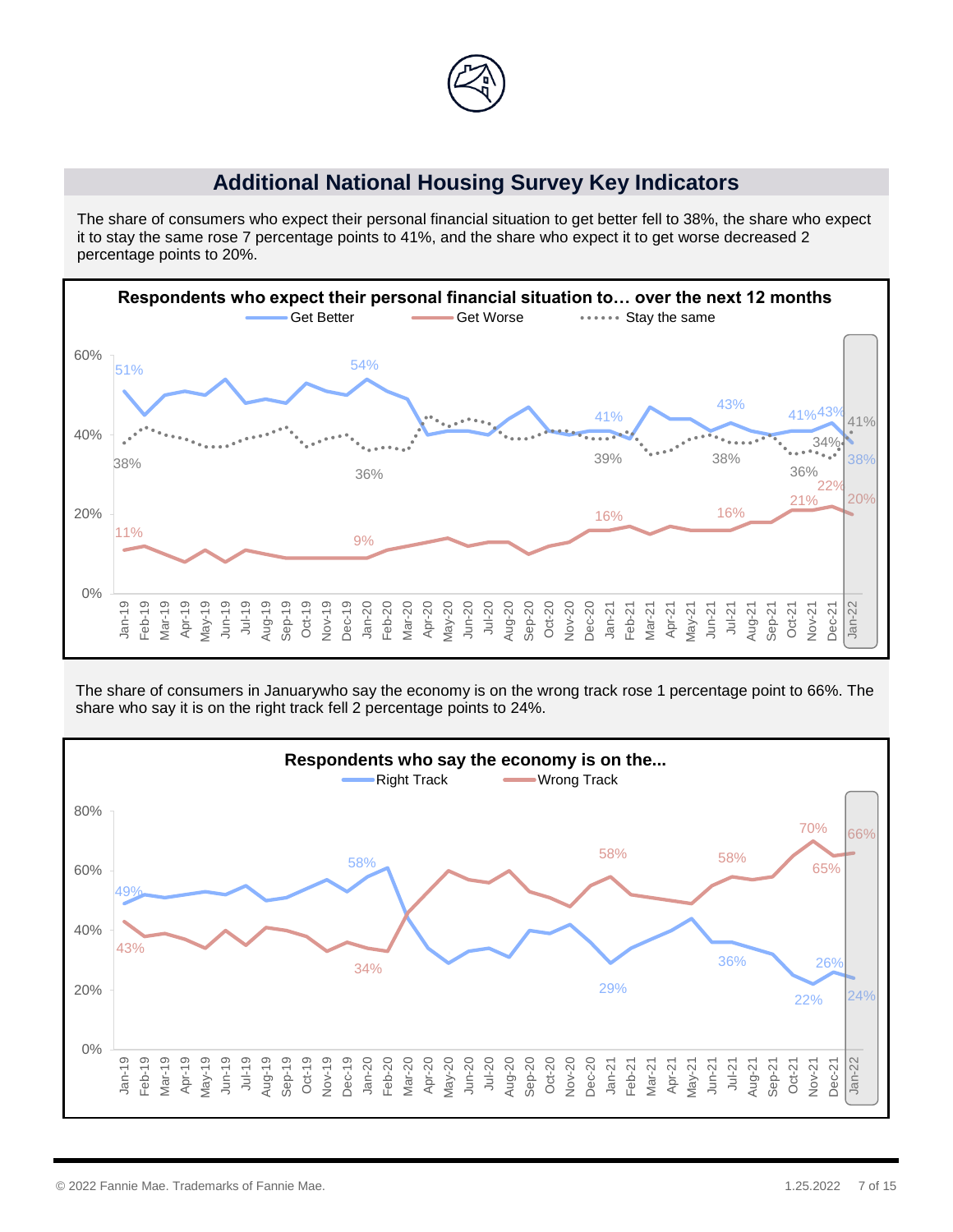

# **The National Housing Survey®**

January 2022 APPENDIX

#### **About the Survey**

The National Housing Survey® polled a nationally representative sample of 1,006 household financial decision makers (margin of error  $\pm 3.1\%$ ) aged 18 and older between January 3<sup>rd</sup>, 2022 and January 24<sup>th</sup>, 2022.

Interviews were conducted by PSB, in coordination with Fannie Mae.

The statistics in this release were estimated from sample surveys and are subject to sampling variability as well as nonsampling error, including bias and variance from response, nonreporting, and undercoverage. Averages of expected price changes were calculated after converting responses of "stay the same" to 0% and after excluding outliers, which were defined to be responses that were more than two standard deviations from the mean.

| How the Home Purchase Sentiment Index (HPSI) is Calculated*                                                                                                                                                                    |                 |  |  |  |
|--------------------------------------------------------------------------------------------------------------------------------------------------------------------------------------------------------------------------------|-----------------|--|--|--|
| Net Good Time to Buy<br>Very or Somewhat Good Time To Buy - Very or Somewhat Bad Time To Buy                                                                                                                                   | Q <sub>12</sub> |  |  |  |
| Net Good Time to Sell<br>Very or Somewhat Good Time To Sell – Very or Somewhat Bad Time To Sell                                                                                                                                | Q13             |  |  |  |
| Net Home Prices Will Go Up (next 12 months)<br>Home Prices Will Go Up - Home Prices Will Go Down                                                                                                                               | Q <sub>15</sub> |  |  |  |
| Net Mortgage Rates Will Go Down (next 12 months)<br>Mortgage Rates Will Go Down – Mortgage Rates Will Go Up                                                                                                                    | Q20B            |  |  |  |
| Net Confident About Not Losing Job (next 12 months)<br>Among Employed Respondents, Not at All or Not Very Concerned about Losing Job -<br>Q112B<br>Very or Somewhat Concerned about Losing Job                                 |                 |  |  |  |
| Net Household Income is Significantly Higher (past 12 months)<br>Q116<br>Income is Significantly Higher - Income is Significantly Lower                                                                                        |                 |  |  |  |
| $HPSI = \frac{Q12 + Q13 + Q15 + Q20B + Q112B + Q116}{4} + 63.5$                                                                                                                                                                |                 |  |  |  |
| * The HPSI calculation includes the addition of a constant of 63.5 in order to set the index's initial value at 60 as of March 2011, in range<br>with the <b>Index of Consumer Sentiment</b> and the Consumer Confidence Index |                 |  |  |  |

with the **Index of Consumer Sentiment** and the **Consumer Confidence Index**

**Time Series Data:** <https://www.fanniemae.com/media/document/xlsx/nhs-monthly-indicator-data-020722>

**HPSI Overview:** <https://www.fanniemae.com/media/document/pdf/hpsi-overviewpdf>

**HPSI White Paper:** <https://www.fanniemae.com/media/document/pdf/hpsi-whitepaperpdf>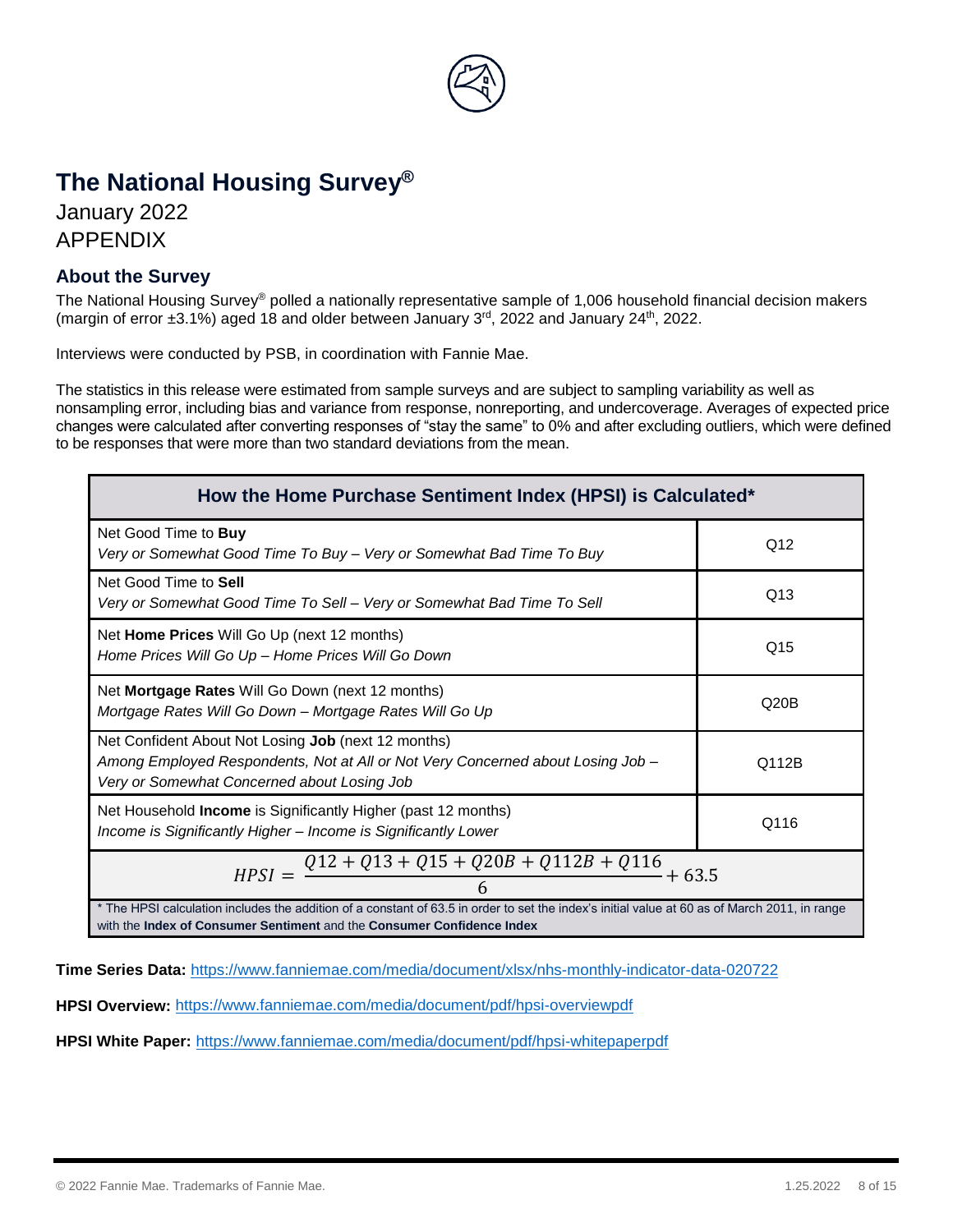

| Home Purchase Sentiment Index Over the Past 12 Months |      |  |
|-------------------------------------------------------|------|--|
| January 2021                                          | 77.7 |  |
| February 2021                                         | 76.5 |  |
| March 2021                                            | 81.7 |  |
| April 2021                                            | 79.0 |  |
| May 2021                                              | 80.0 |  |
| <b>June 2021</b>                                      | 79.7 |  |
| <b>July 2021</b>                                      | 75.8 |  |
| August 2021                                           | 75.7 |  |
| September 2021                                        | 74.5 |  |
| October 2021                                          | 75.5 |  |
| November 2021                                         | 74.7 |  |
| December 2021                                         | 74.2 |  |
| January 2022                                          | 71.8 |  |

# **Percent of respondents who say it is a good or bad time to buy**

|                  | % Good Time to Buy | % Bad Time to Buy | Net % Good Time to Buy |
|------------------|--------------------|-------------------|------------------------|
| January 2021     | 52                 | 37                | 15                     |
| February 2021    | 48                 | 43                | $\sqrt{5}$             |
| March 2021       | 53                 | 40                | 13                     |
| April 2021       | 47                 | 48                | $-1$                   |
| May 2021         | 35                 | 56                | $-21$                  |
| <b>June 2021</b> | 32                 | 64                | $-32$                  |
| <b>July 2021</b> | 28                 | 66                | $-38$                  |
| August 2021      | 32                 | 63                | $-31$                  |
| September 2021   | 28                 | 66                | $-38$                  |
| October 2021     | 30                 | 65                | $-35$                  |
| November 2021    | 29                 | 64                | $-35$                  |
| December 2021    | 26                 | 66                | $-40$                  |
| January 2022     | 25                 | 70                | $-45$                  |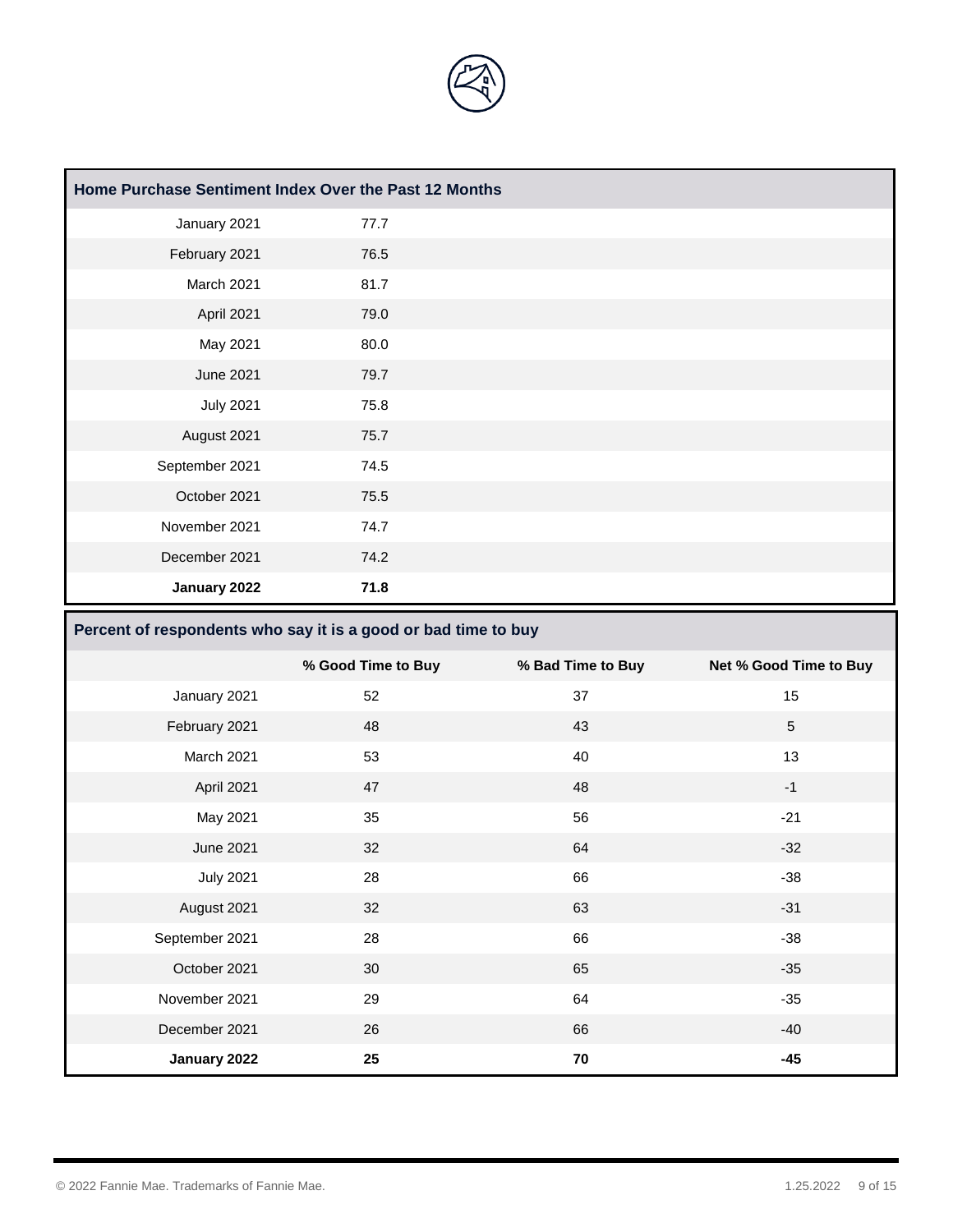

| Percent of respondents who say it is a good or bad time to sell |                     |                    |                         |  |
|-----------------------------------------------------------------|---------------------|--------------------|-------------------------|--|
|                                                                 | % Good Time to Sell | % Bad Time to Sell | Net % Good Time to Sell |  |
| January 2021                                                    | 57                  | 33                 | 24                      |  |
| February 2021                                                   | 55                  | 35                 | 20                      |  |
| March 2021                                                      | 61                  | 28                 | 33                      |  |
| April 2021                                                      | 67                  | 26                 | 41                      |  |
| May 2021                                                        | 67                  | 25                 | 42                      |  |
| June 2021                                                       | 77                  | 15                 | 62                      |  |
| <b>July 2021</b>                                                | 75                  | 20                 | 55                      |  |
| August 2021                                                     | 73                  | 19                 | 54                      |  |
| September 2021                                                  | 74                  | 19                 | 55                      |  |
| October 2021                                                    | 77                  | 17                 | 60                      |  |
| November 2021                                                   | 74                  | 21                 | 53                      |  |
| December 2021                                                   | 76                  | 17                 | 59                      |  |
| January 2022                                                    | 69                  | 22                 | 47                      |  |

**Percent of respondents who say home prices will go up, go down, or stay the same in the next 12 months % Go Up % Go Down % Stay the Same Net % Prices Will Go Up**  January 2021 41 41 17 34 34 24 February 2021 47 47 18 29 29 29 March 2021 50 50 14 29 29 36 April 2021 49 17 27 32 May 2021 47 17 29 30 June 2021 48 21 25 27 July 2021 46 21 27 25 August 2021 40 24 31 31 31 September 2021 37 34 33 33 13 October 2021 39 22 32 17 November 2021 **45** 21 28 24 24 28 24 December 2021 44 4 4 30 30 25 **January 2022 43 14 35 29**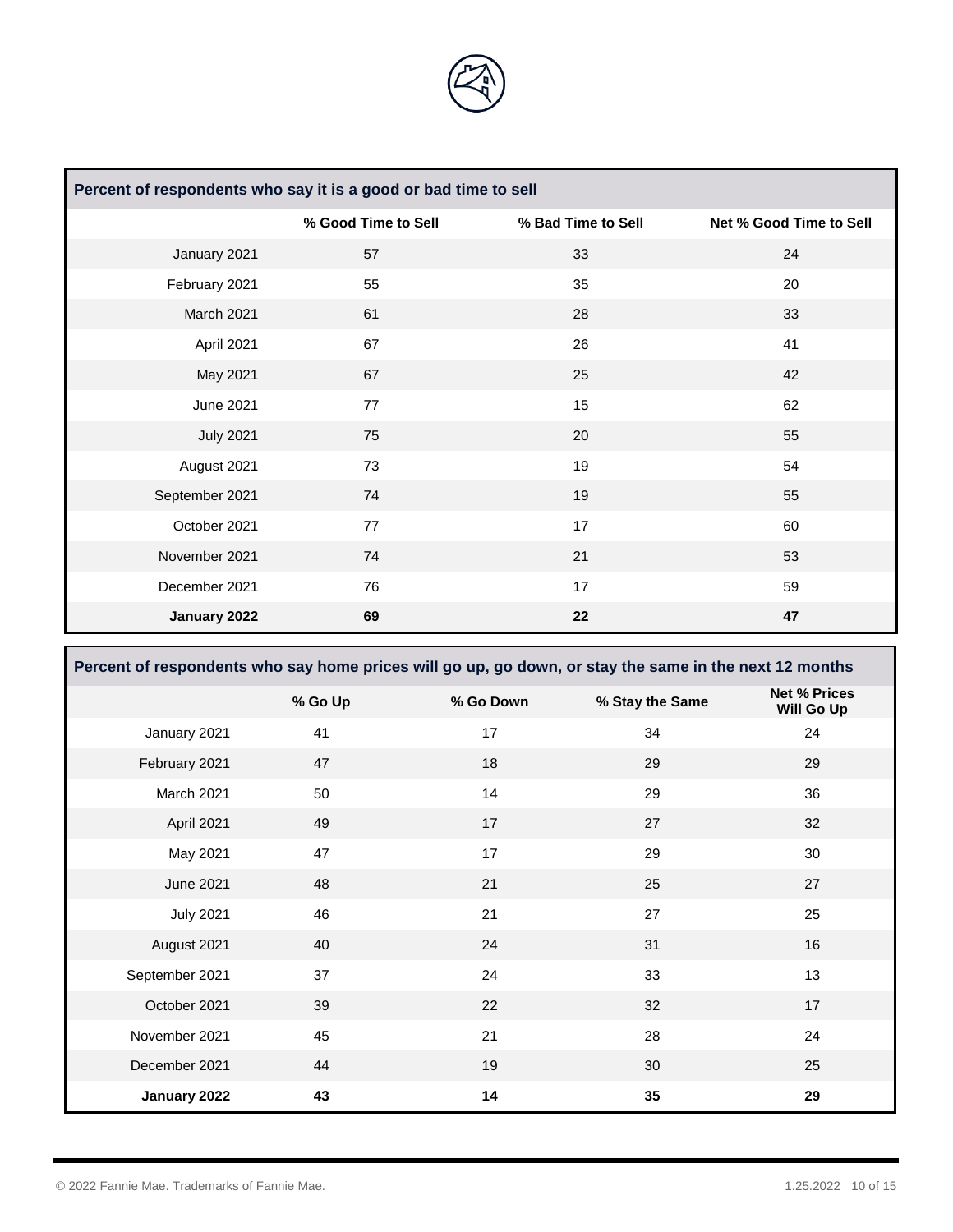

|                                                                                               | Percent of respondents who say mortgage rates will go up, go down, or stay the same in the next 12 months |                  |                 |                                           |  |
|-----------------------------------------------------------------------------------------------|-----------------------------------------------------------------------------------------------------------|------------------|-----------------|-------------------------------------------|--|
|                                                                                               | % Go Up                                                                                                   | % Go Down        | % Stay the Same | <b>Net % Rates</b><br><b>Will Go Down</b> |  |
| January 2021                                                                                  | 45                                                                                                        | $\boldsymbol{9}$ | 37              | $-36$                                     |  |
| February 2021                                                                                 | 47                                                                                                        | $\bf 8$          | 38              | $-39$                                     |  |
| March 2021                                                                                    | 54                                                                                                        | $\,6\,$          | 34              | $-48$                                     |  |
| April 2021                                                                                    | 54                                                                                                        | $\overline{7}$   | 33              | $-47$                                     |  |
| May 2021                                                                                      | 49                                                                                                        | $\,6\,$          | 38              | $-43$                                     |  |
| <b>June 2021</b>                                                                              | 57                                                                                                        | $\,6\,$          | 30              | $-51$                                     |  |
| <b>July 2021</b>                                                                              | 57                                                                                                        | $\sqrt{5}$       | 31              | $-52$                                     |  |
| August 2021                                                                                   | 53                                                                                                        | $\,6$            | 35              | $-47$                                     |  |
| September 2021                                                                                | 51                                                                                                        | $\bf 8$          | 33              | $-43$                                     |  |
| October 2021                                                                                  | 55                                                                                                        | $\sqrt{5}$       | 33              | $-50$                                     |  |
| November 2021                                                                                 | 58                                                                                                        | $\sqrt{5}$       | 32              | $-53$                                     |  |
| December 2021                                                                                 | 56                                                                                                        | $\overline{4}$   | 30              | $-52$                                     |  |
| January 2022                                                                                  | 58                                                                                                        | 4                | 28              | $-54$                                     |  |
| Percent of employed respondents who say are concerned or not concerned about losing their job |                                                                                                           |                  |                 |                                           |  |
|                                                                                               |                                                                                                           |                  |                 |                                           |  |
|                                                                                               | % Concerned                                                                                               |                  | % Not Concerned | <b>Net % Not Concerned</b>                |  |
| January 2021                                                                                  | 24                                                                                                        |                  | 75              | 51                                        |  |
| February 2021                                                                                 | 17                                                                                                        |                  | 82              | 65                                        |  |
| March 2021                                                                                    | 17                                                                                                        |                  | 82              | 65                                        |  |
| April 2021                                                                                    | 16                                                                                                        |                  | 80              | 64                                        |  |
| May 2021                                                                                      | 12                                                                                                        |                  | 87              | 75                                        |  |
| <b>June 2021</b>                                                                              | 11                                                                                                        |                  | 88              | 77                                        |  |
| <b>July 2021</b>                                                                              | 13                                                                                                        |                  | 84              | 71                                        |  |
| August 2021                                                                                   | 15                                                                                                        |                  | 82              | 67                                        |  |
| September 2021                                                                                | 16                                                                                                        |                  | 81              | 65                                        |  |
| October 2021                                                                                  | 15                                                                                                        |                  | 84              | 69                                        |  |
| November 2021                                                                                 | 15                                                                                                        |                  | 83              | 68                                        |  |
| December 2021                                                                                 | 16                                                                                                        |                  | 82              | 66                                        |  |

**The Committee of the Committee of the Committee** 

and the state of the state of the state of the state of the state of the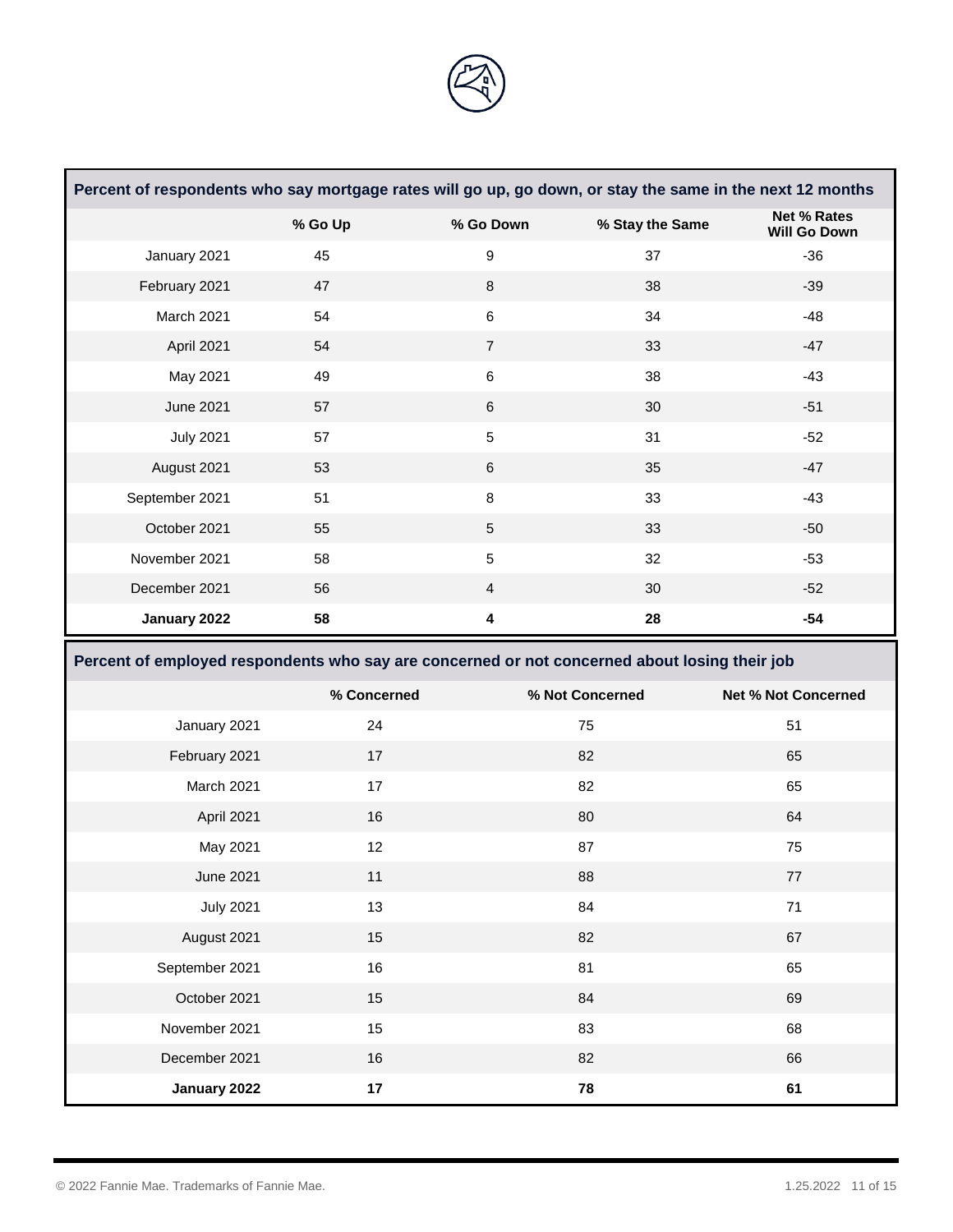

| Percent of respondents who say their household income is higher, lower, or about the same compared to 12 months ago |                        |                       |                       |                |  |
|---------------------------------------------------------------------------------------------------------------------|------------------------|-----------------------|-----------------------|----------------|--|
|                                                                                                                     | % Significantly Higher | % Significantly Lower | % About the Same      | Net % Higher   |  |
| January 2021                                                                                                        | 21                     | 14                    | 64                    | $\overline{7}$ |  |
| February 2021                                                                                                       | 17                     | 19                    | 61                    | $-2$           |  |
| March 2021                                                                                                          | 25                     | 15                    | 56                    | 10             |  |
| April 2021                                                                                                          | 21                     | 17                    | 57                    | $\overline{4}$ |  |
| May 2021                                                                                                            | 29                     | 13                    | 54                    | 16             |  |
| <b>June 2021</b>                                                                                                    | 27                     | 13                    | 56                    | 14             |  |
| <b>July 2021</b>                                                                                                    | 27                     | 14                    | 56                    | 13             |  |
| August 2021                                                                                                         | 26                     | 12                    | 59                    | 14             |  |
| September 2021                                                                                                      | 27                     | 13                    | 57                    | 14             |  |
| October 2021                                                                                                        | 23                     | 12                    | 62                    | 11             |  |
| November 2021                                                                                                       | 23                     | 13                    | 61                    | 10             |  |
| December 2021                                                                                                       | 23                     | 17                    | 59                    | $6\phantom{1}$ |  |
| January 2022                                                                                                        | 26                     | 14                    | 56                    | 12             |  |
| Average home/rental price change expectation                                                                        |                        |                       |                       |                |  |
|                                                                                                                     | % Home Price Change    |                       | % Rental Price Change |                |  |

|                  | % Home Price Change | % Rental Price Change |  |
|------------------|---------------------|-----------------------|--|
| January 2021     | 1.5                 | 3.7                   |  |
| February 2021    | 1.9                 | 5.3                   |  |
| March 2021       | 3.0                 | 5.3                   |  |
| April 2021       | 1.9                 | 5.8                   |  |
| May 2021         | 3.8                 | 7.0                   |  |
| June 2021        | 1.9                 | 5.9                   |  |
| <b>July 2021</b> | 2.7                 | 6.9                   |  |
| August 2021      | 1.8                 | 6.1                   |  |
| September 2021   | 1.1                 | 6.1                   |  |
| October 2021     | 1.8                 | 6.3                   |  |
| November 2021    | 1.9                 | 6.9                   |  |
| December 2021    | 2.9                 | 6.9                   |  |
| January 2022     | 3.2                 | 7.4                   |  |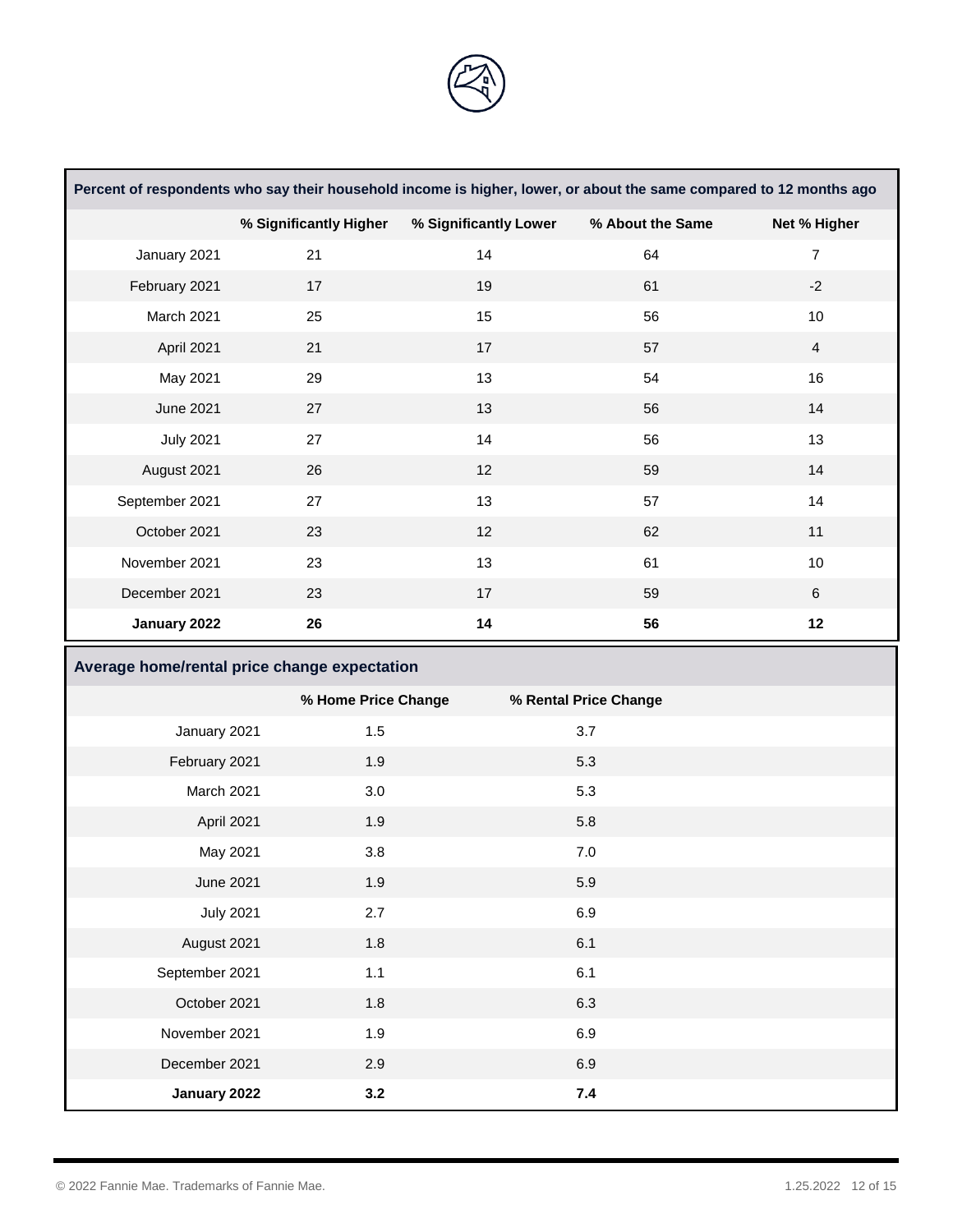

| Percent of respondents who say home rental prices will go up, go down, or stay the same in the next 12<br>months |         |                 |                 |  |  |
|------------------------------------------------------------------------------------------------------------------|---------|-----------------|-----------------|--|--|
|                                                                                                                  | % Go Up | % Go Down       | % Stay the Same |  |  |
| January 2021                                                                                                     | 50      | 9               | 34              |  |  |
| February 2021                                                                                                    | 58      | $\overline{7}$  | 30              |  |  |
| March 2021                                                                                                       | 56      | 4               | 32              |  |  |
| April 2021                                                                                                       | 58      | 5               | 30              |  |  |
| May 2021                                                                                                         | 61      | 6               | 26              |  |  |
| <b>June 2021</b>                                                                                                 | 64      | $5\phantom{.0}$ | 25              |  |  |
| <b>July 2021</b>                                                                                                 | 64      | 6               | 26              |  |  |
| August 2021                                                                                                      | 61      | $\,6\,$         | 28              |  |  |
| September 2021                                                                                                   | 59      | 6               | 30              |  |  |
| October 2021                                                                                                     | 63      | $\,6\,$         | 25              |  |  |
| November 2021                                                                                                    | 67      | 5               | 25              |  |  |
| December 2021                                                                                                    | 68      | 4               | 24              |  |  |
| January 2022                                                                                                     | 68      | 3               | 23              |  |  |

| Percent of respondents who say they would buy or rent if they were going to move |       |        |  |  |
|----------------------------------------------------------------------------------|-------|--------|--|--|
|                                                                                  | % Buy | % Rent |  |  |
| January 2021                                                                     | 70    | 25     |  |  |
| February 2021                                                                    | 67    | 27     |  |  |
| March 2021                                                                       | 66    | 27     |  |  |
| April 2021                                                                       | 69    | 28     |  |  |
| May 2021                                                                         | 72    | 23     |  |  |
| <b>June 2021</b>                                                                 | 68    | 27     |  |  |
| <b>July 2021</b>                                                                 | 69    | 28     |  |  |
| August 2021                                                                      | 70    | 24     |  |  |
| September 2021                                                                   | 67    | 28     |  |  |
| October 2021                                                                     | 69    | 26     |  |  |
| November 2021                                                                    | 69    | 27     |  |  |
| December 2021                                                                    | 66    | 29     |  |  |
| January 2022                                                                     | 66    | 28     |  |  |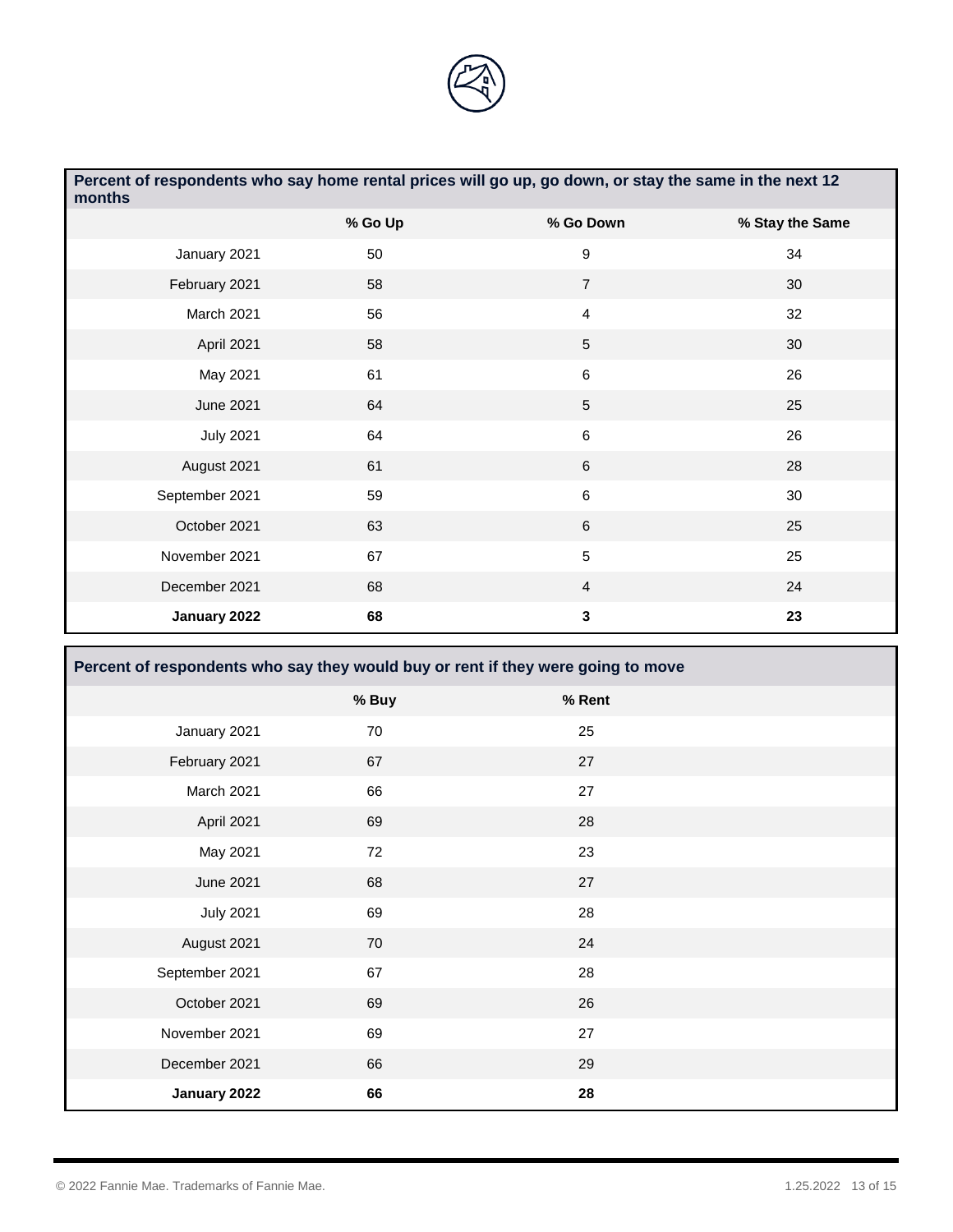

| Percent of respondents who think it would be difficult or easy for them to get a home mortgage today |             |        |  |  |  |
|------------------------------------------------------------------------------------------------------|-------------|--------|--|--|--|
|                                                                                                      | % Difficult | % Easy |  |  |  |
| January 2021                                                                                         | 38          | 57     |  |  |  |
| February 2021                                                                                        | 43          | 54     |  |  |  |
| March 2021                                                                                           | 37          | 58     |  |  |  |
| April 2021                                                                                           | 36          | 58     |  |  |  |
| May 2021                                                                                             | 35          | 60     |  |  |  |
| June 2021                                                                                            | 33          | 62     |  |  |  |
| <b>July 2021</b>                                                                                     | 37          | 60     |  |  |  |
| August 2021                                                                                          | 34          | 63     |  |  |  |
| September 2021                                                                                       | 37          | 60     |  |  |  |
| October 2021                                                                                         | 37          | 60     |  |  |  |
| November 2021                                                                                        | 38          | 58     |  |  |  |
| December 2021                                                                                        | 37          | 59     |  |  |  |
| January 2022                                                                                         | 40          | 54     |  |  |  |

| Percent of respondents who expect their personal financial situation to get better, get worse, or stay the same in<br>the next 12 months |              |             |                 |  |
|------------------------------------------------------------------------------------------------------------------------------------------|--------------|-------------|-----------------|--|
|                                                                                                                                          | % Get Better | % Get Worse | % Stay the Same |  |
| January 2021                                                                                                                             | 41           | 16          | 39              |  |
| February 2021                                                                                                                            | 39           | 17          | 41              |  |
| March 2021                                                                                                                               | 47           | 15          | 35              |  |
| April 2021                                                                                                                               | 44           | 17          | 36              |  |
| May 2021                                                                                                                                 | 44           | 16          | 39              |  |
| <b>June 2021</b>                                                                                                                         | 41           | 16          | 40              |  |
| <b>July 2021</b>                                                                                                                         | 43           | 16          | 38              |  |
| August 2021                                                                                                                              | 41           | 18          | 38              |  |
| September 2021                                                                                                                           | 40           | 18          | 40              |  |
| October 2021                                                                                                                             | 41           | 21          | 35              |  |
| November 2021                                                                                                                            | 41           | 21          | 36              |  |
| December 2021                                                                                                                            | 43           | 22          | 34              |  |
| January 2022                                                                                                                             | 38           | 20          | 41              |  |